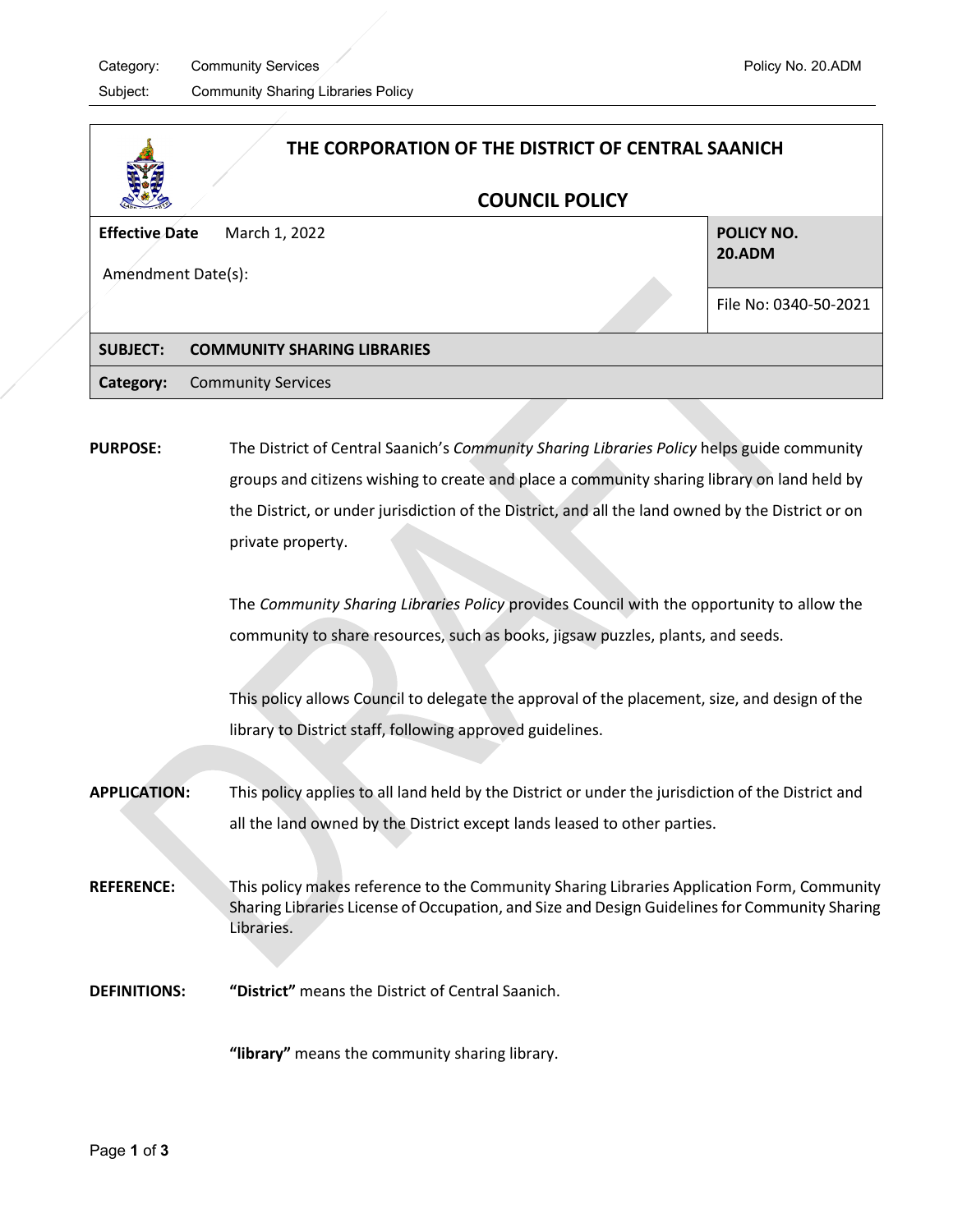# Subject: Community Sharing Library Policy

**"sponsor"** means the individual or group that has applied for approval of a community sharing library and has assumed responsibility for said library.

## **Libraries on Private Property**

Libraries placed on private property:

- i. Will require consultation with the Planning and Building department to provide confirmation that the library is not considered an accessory building or structure, based on size and design;
- ii. Will require consultation with the Engineering and Public Works department to provide confirmation that the library is being placed on private property, in respect to road allowances; and
- iii. Will not require a license of occupation.
- iv. Comply with applicable bylaws, including Unsightly Premises and Noxious Weeds Bylaw No. 1845 [Definition of unsightly includes: "the accumulation of noxious, offensive, or unwholesome matter"]

### **Libraries on Public Property**

Requests for placements of libraries on public property must be provided to District staff by completing a *Community Sharing Library Application* form. Staff will evaluate and can ensure that the placement, size, and design meets all required guidelines.

## **Approved Locations and Installation**

- i. Location suggestions will be considered by staff; libraries will only be permitted in highly visible locations.
- ii. The Engineer and Public Works department will be consulted to ensure that placement falls within an appropriate area, as per *Traffic and Highway Bylaw No. 2018* and *Parks Bylaw No. 804*, and to ensure that underground irrigation or electrical systems are not damaged.
- iii. Installation must be completed by the applicant in consultation with staff. Associated costs would not be covered unless the group submitted a *Community Partnership Proposal* or applied for a grant.

#### **Size and Design Guidelines**

i. Size and design guidelines can be found attached as 'Appendix A'.